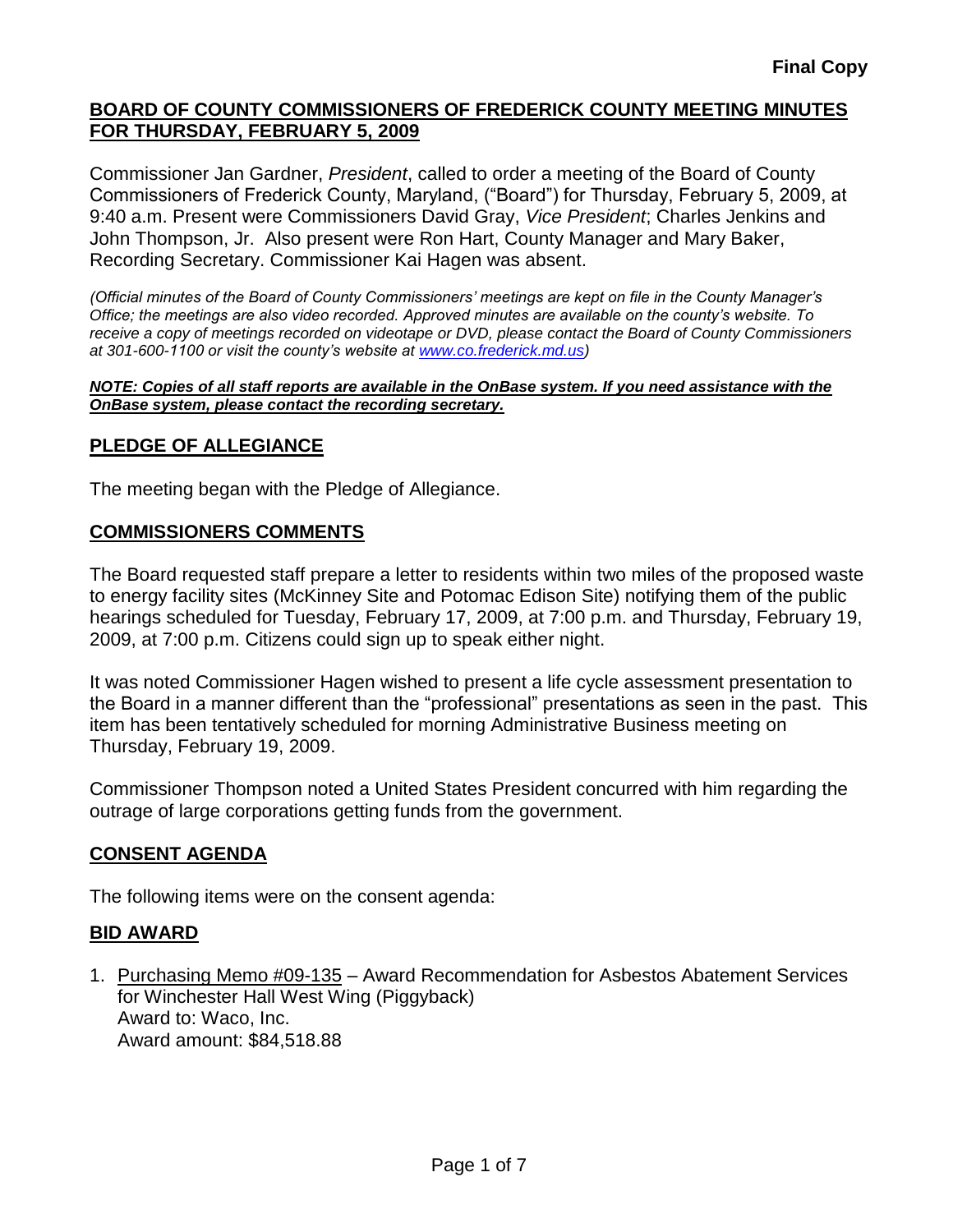# **BUDGET TRANSFERS**

- 1. BT-09-116, Accounting, Finance
- 2. BT-09-118, Program Development and Management, Public Works
- 3. BT-09-119, TransIT Services
- 4. BT-09-120, Water and Sewer, Utilities and Solid Waste Management

# **GRANT**

1. FY 2009 Hazardous Materials Emergency Preparedness - Training Grant and Associated Budget Transfer

# **CHANGE ORDER**

1. Ballenger-McKinney Enhanced Nutrient Removal (ENR) Waste Water Treatment Plant Expansion; Bridge and Utilities Crossing Ballenger Creek, Construction Change Order No. 6 and Associated Budget Transfer

Commissioner Gray moved to approve the consent agenda as presented. Commissioner Jenkins seconded the motion that passed 4-0 with Commissioner Hagen absent.

#### **ADMINISTRATIVE BUSINESS**

# **Fee in Lieu Expenditure Request by the City of Brunswick - Mike Wilkins, Permitting and Development Review Division**

Mr. Wilkins presented information to the Board.

The City ("City") of Brunswick and the Board executed an Assignment of Obligation for Forrest Resource Ordinance (FRO) in 1993. This agreement transferred all FRO review responsibilities for development projects in Brunswick to the county including collection and expenditure of Fee-in-Lieu funds. As of January 1, 2009, the Fee-in-Lieu account balance was \$1,587,051.48, of which \$42,833.33 had been collected by the county for development projects in Brunswick. The City requested \$42,833.33 for various tree-planning projects throughout Brunswick.

Commissioner Gray moved to approve the Fee-in-Lieu expenditure request as presented with the conditions noted in the tree planting agreement as presented in the staff report. Commissioner Jenkins seconded the motion that passed 4-0 with Commissioner Hagen absent.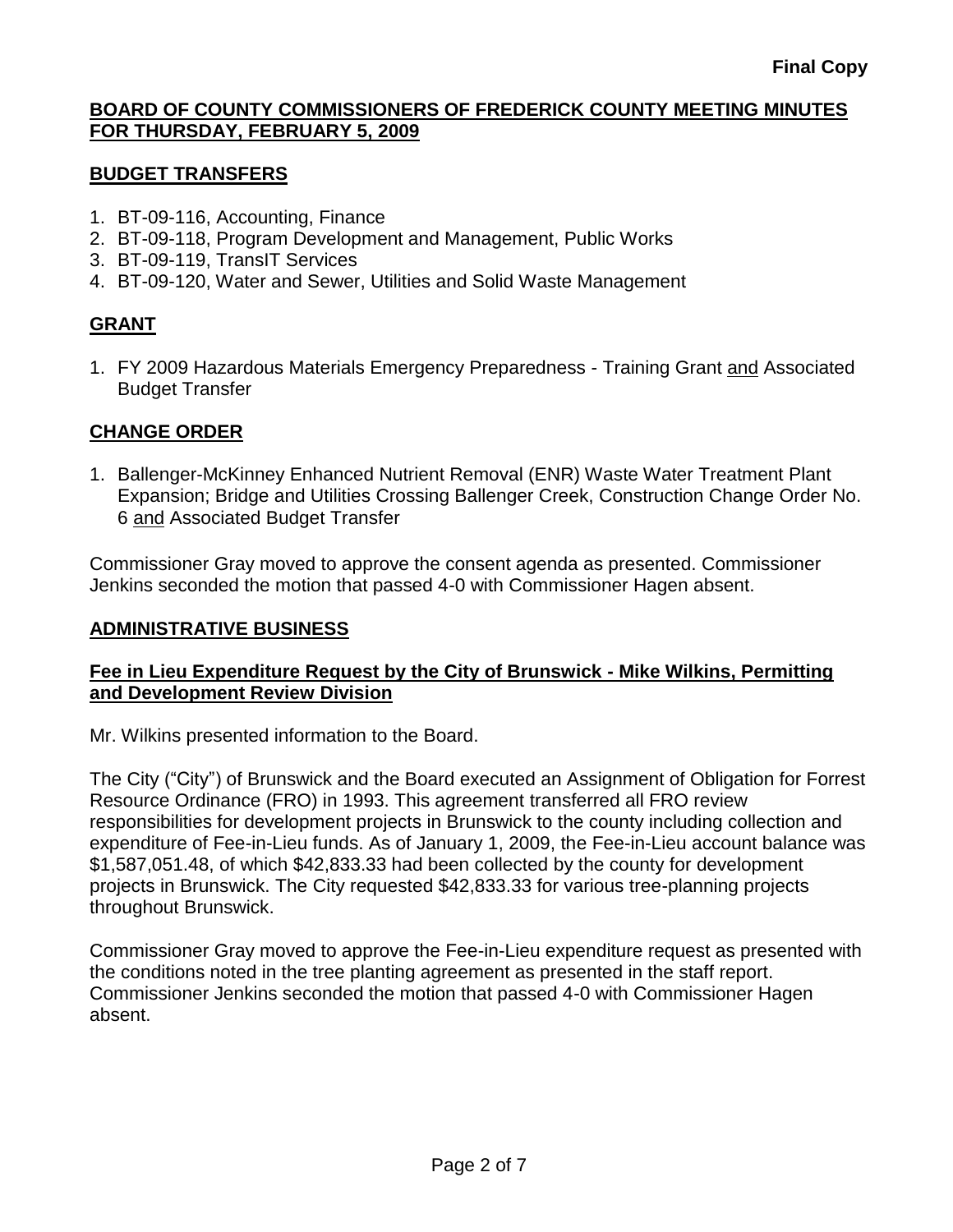### **Reimbursement of Permit Fees for the Carroll Manor Fire Company - Doug Orner, Fire and Rescue Services Division and Eddy Arnold, Carroll Manor Fire Company**

In the past, the Board reimbursed fire companies the cost of permit fees they paid towards the construction of new stations or renovations of existing stations. Carroll Manor Fire Company requested the same reimbursement for permit fees they have paid to date not to exceed \$41,000.00, and in the event any permit expired during the course of the project, the company would not request reimbursement for any extension or re-filing of these permits. To date permit fees paid totaled \$40,664.98.

Commissioner Jenkins moved to approve \$40,664.48 from the contingency fund. Commissioner Gray seconded the motion that passed 3-1 with Commissioner Thompson opposed and Commissioner Hagen absent.

Commissioner Thompson amended the motion to reduce the proposed FY 2010 line item for the Frederick Innovative Technology Center, Inc. by \$40,664.98. Commissioner Jenkins seconded the motion.

Commissioner Gardner ruled the motion out of order.

### **Board of County Commissioners Easement to Friends Meeting School - Kathy Mitchell, Office of the County Attorney**

Ms. Mitchell presented information to the Board.

It was noted the Friends Meeting School (FMS) property surrounded an outlot owned by the county on three sides. The county had constructed a public well and raw waterline on the outlot. In constructing a new building on its campus the FMS wished to construct and install a private waterline to serve the new building. The proposed private waterline would cross the outlot – specifically the county's waterline. Therefore, FMS has requested the county grant an easement over the outlot.

Commissioner Jenkins moved to approve the easement as presented and incorporate comments submitted by Mike Marschner, Director, Utilities and Solid Waste Management Division. Commissioner Gray seconded the motion that passed 4-0 with Commissioner Hagen absent.

Commissioner Thompson amended the motion to add language to state, "by acceptance acknowledges their land use water and sewer designation as lawful and legal " thereby acknowledging their legal status. Commissioner Gray seconded the motion that passed 3-1 with Commissioner Jenkins opposed.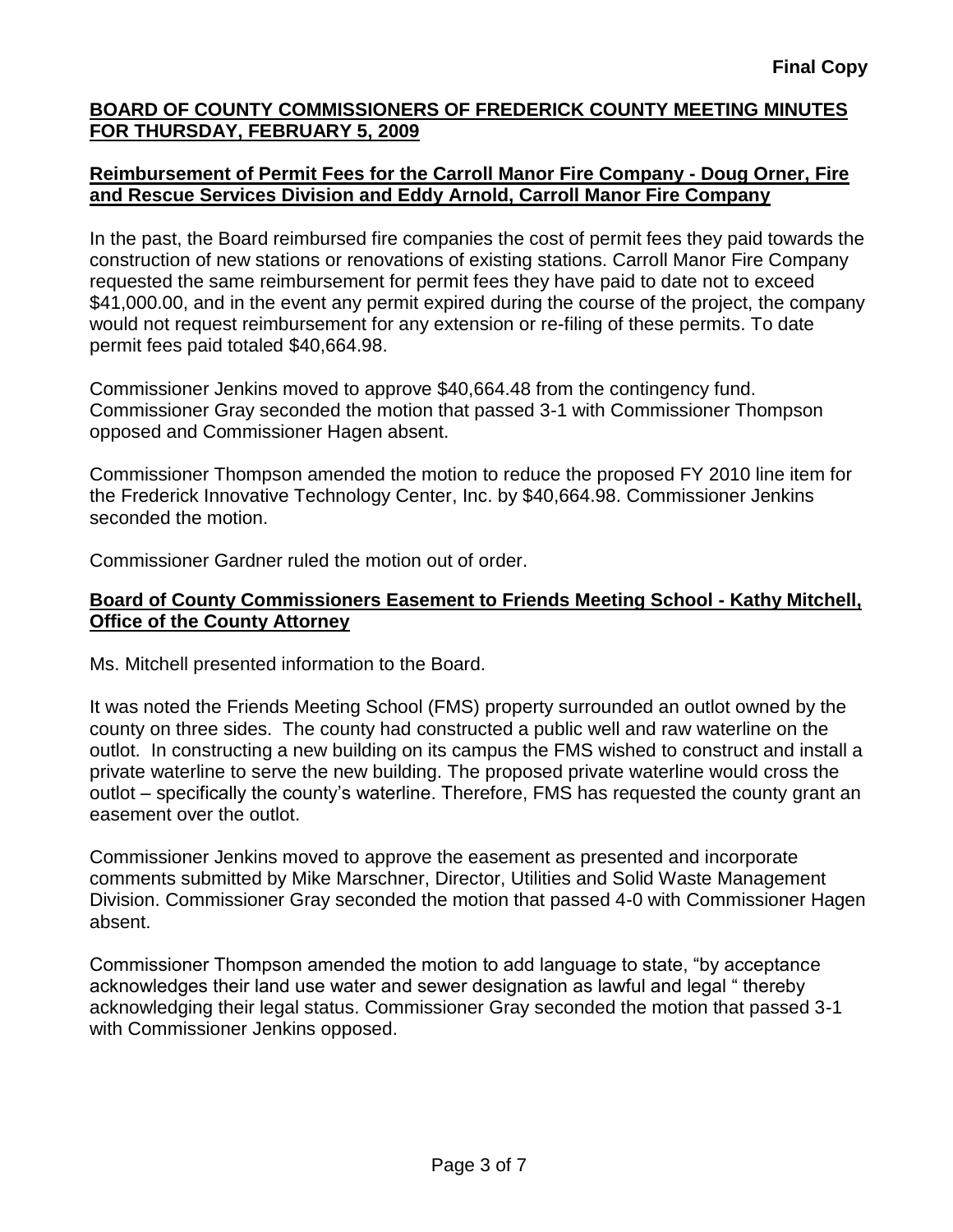# **Legislative Issues**

John Mathias, County Attorney, noted the passing of former State Senator Charles Smelser.

Mr. Mathias presented legislative updates from the delegation meeting on January 30, 2009, to the Board including:

- House Bill 81, request for agriculture property tax exemption was scheduled for Thursday, February 12, 2009; (Mr. Mathias noted the delegation requested a commissioner be present for this item. The Board felt since Commissioner Hagen served as the liaison to the Agricultural Business Council, he should be the one to attend. Commissioner Gray noted he would attend if Commissioner Hagen was unable.)
- Several bills were dismissed including the disposal of unused medication and consent to obtain information on citizenship;
- The solid waste franchise bill failed 5-3; and
- Frederick State's Attorney Charlie Smith requested an increase in the State's Attorney's salary by \$13,000; the Board took no position on this item.

# **Directors Report - Gary Hessong, Permitting and Development Review Division**

Mr. Hessong provided updates within his division to the Board.

(Commissioner Gray left the meeting.)

# **CLOSED SESSION**

In open session Commissioner Jenkins moved to proceed into closed session in accordance with Maryland Annotated Code State Government Article § 10-508(a) (7) To consult with counsel to obtain legal advice on a legal matter; and (8) To consult with staff, consultants, or other individuals about pending or potential litigation. Commissioner Thompson seconded the motion with Commissioners Gary and Hagen absent.

#### **COMMISSIONERS COMMENTS**

None.

(Commissioner Gray re-entered the meeting.)

# **PUBLIC COMMENTS**

None.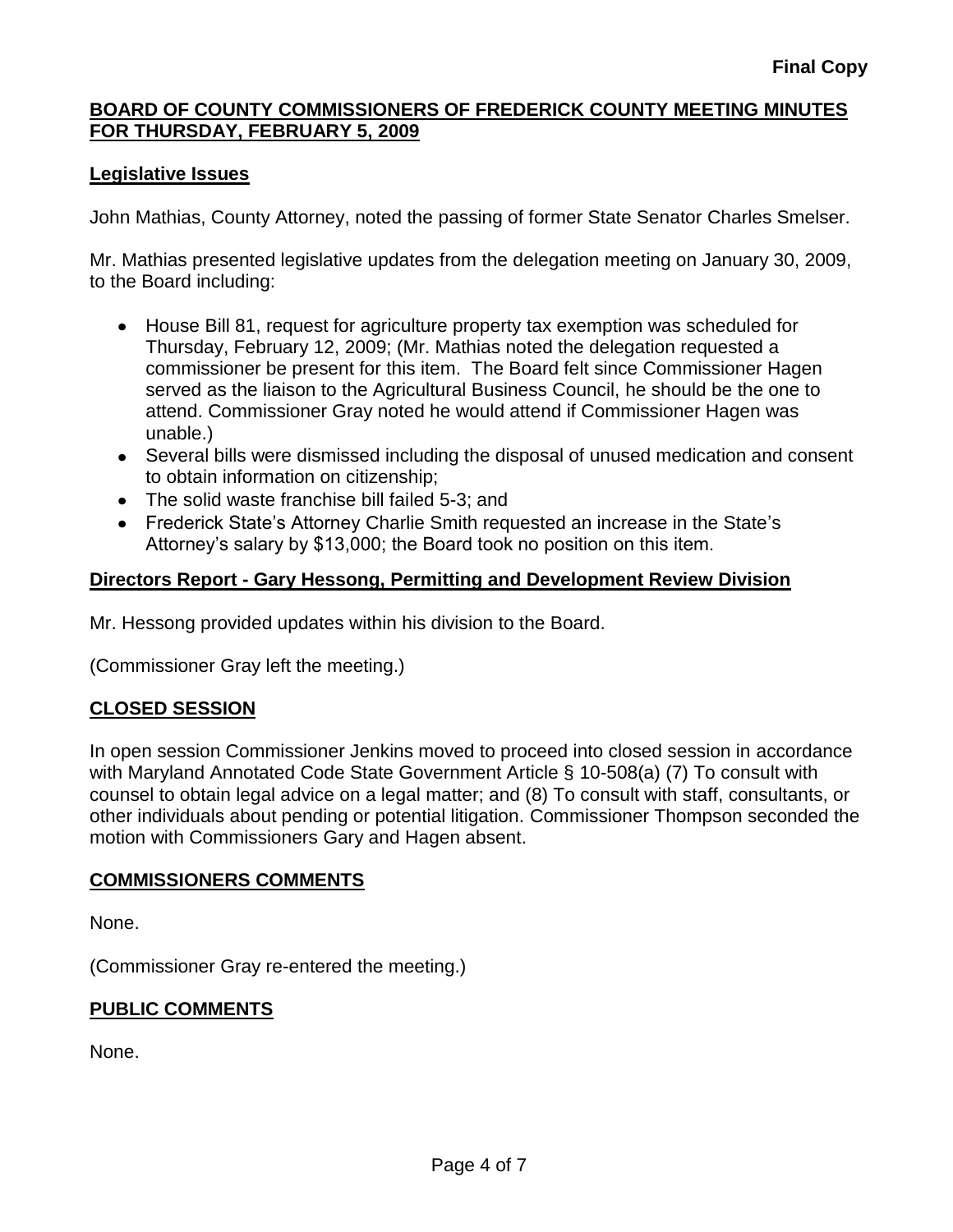# **QUESTIONS – PRESS**

None.

# **ADJOURN**

The meeting adjourned at 12:00 p.m.

Respectfully submitted,

Mary E. Baker Recording Secretary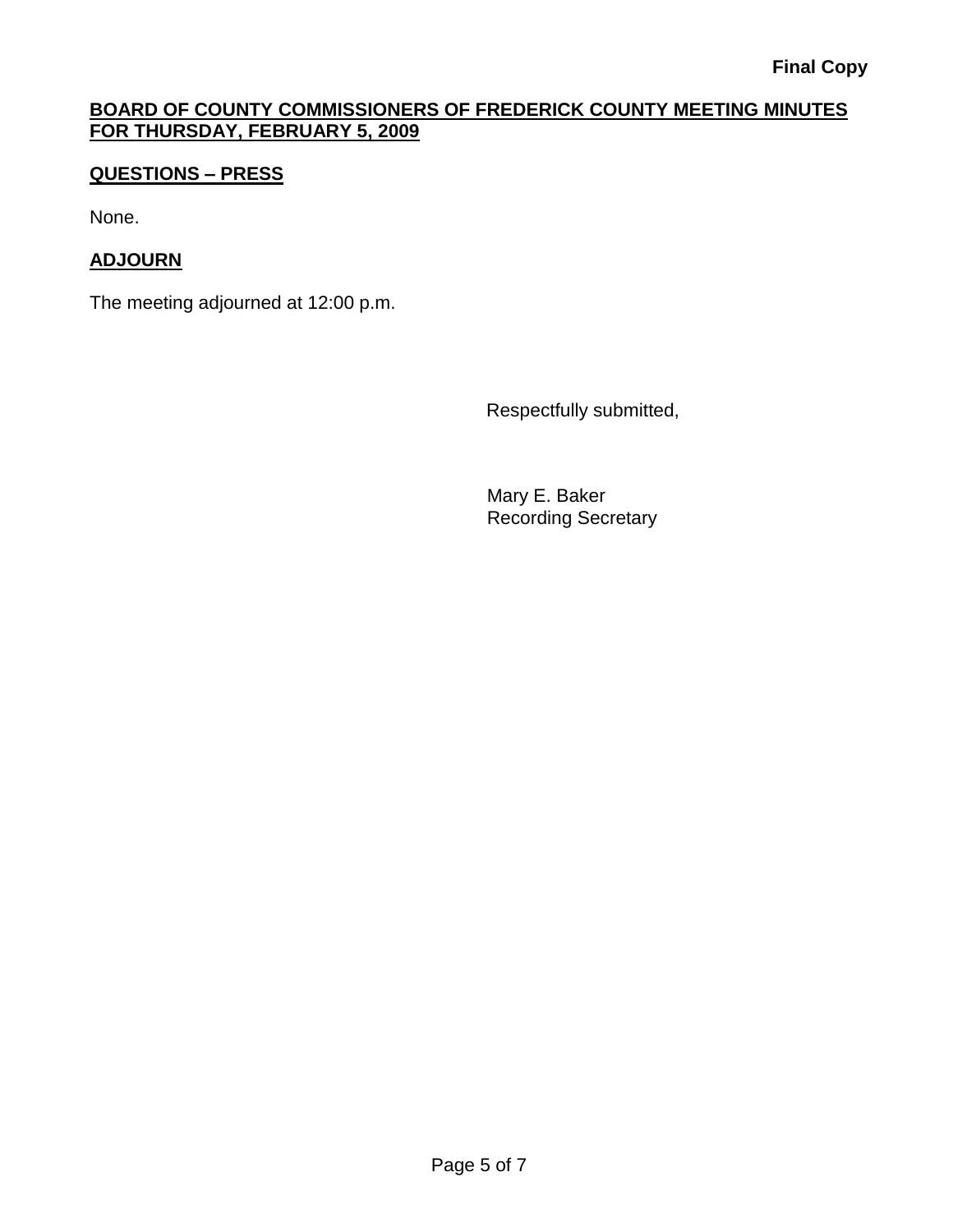### **FORM OF STATEMENT FOR CLOSING THE MEETING OF THURSDAY, FEBRUARY 5, 2009**

# **STATUTORY AUTHORITY TO CLOSE SESSION**

#### **State Government Article §10-508(a):**

(7) To consult with counsel to obtain legal advice on a legal matter; and

(8) To consult with staff, consultants, or other individuals about pending or potential litigation.

#### **Motion:**

In open session Commissioner Jenkins moved to proceed into closed session in accordance with Maryland Annotated Code State Government Article § 10-508(a) (7) To consult with counsel to obtain legal advice on a legal matter; and (8) To consult with staff, consultants, or other individuals about pending or potential litigation. Commissioner Thompson seconded the motion that passed 3-0 with Commissioners Gary and Hagen absent.

# **Topic to be Discussed:**

To discuss with County staff (including the County Attorney) the ramifications of a recent court decision in pending lawsuits.

> Mary E. Baker Recording Secretary